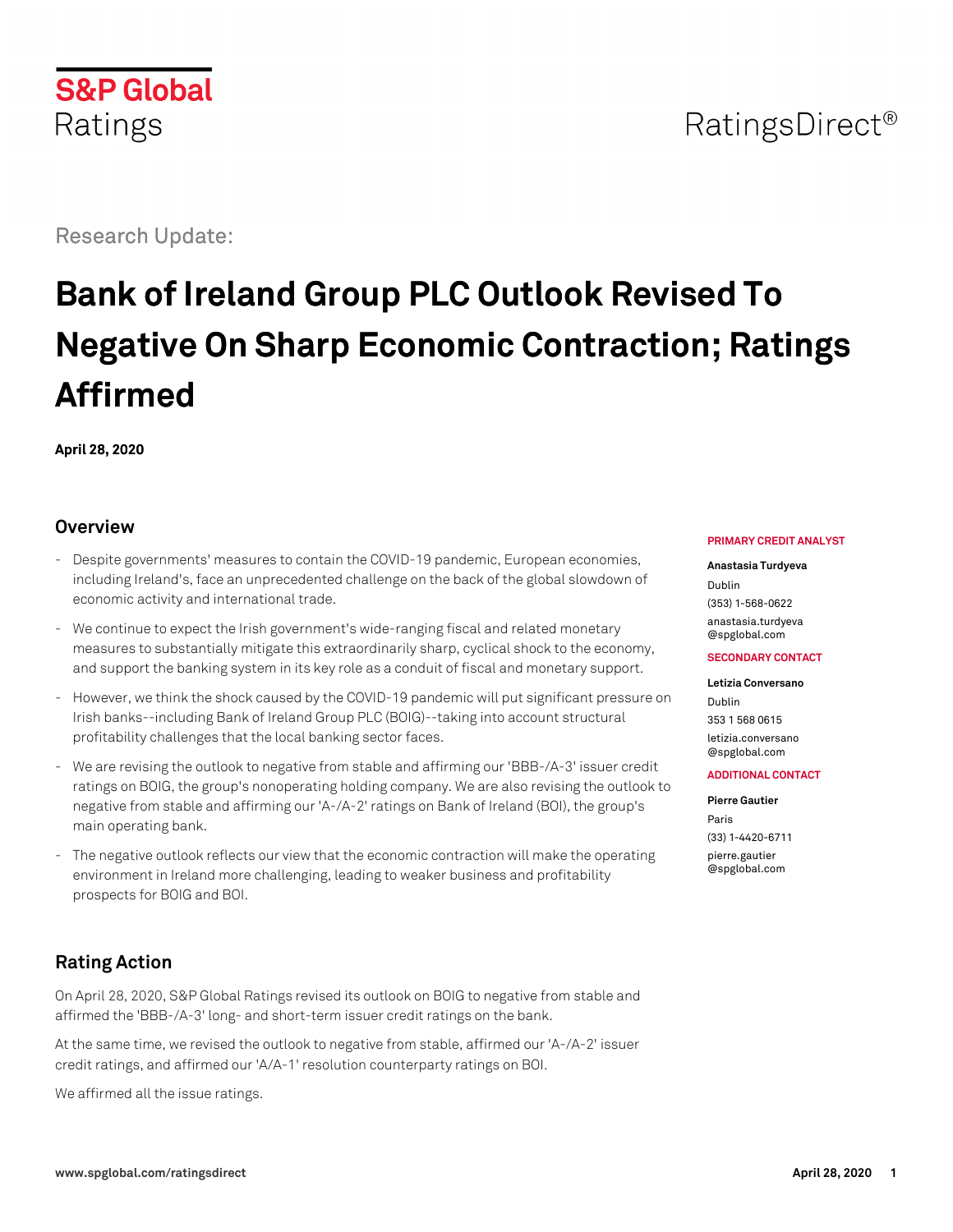## **Rationale**

The outlook revision of BOIG and BOI reflects the sharp economic slowdown we anticipate in 2020 for Ireland and the U.K., where the bank also runs commercial operations, on the back of the COVID-19 pandemic. As a result, we see substantial downside risks to Irish banks' operating environment, leading to weaker business and profitability prospects. Growth opportunities are modest across the sector and competition is stiff given high industry concentration and the relatively small size of the domestic economy and bankable population. We think BOIG's profitability is under increasing pressure due to compressing interest margins and a persistently high cost base--with a cost-to-income ratio remaining well above 60% over the next two years--as the group continues investing in business transformation and digital capability. BOIG has better diversification than other domestic players in terms of geographies and business lines, due to its large scale of operations in the U.K. and its established domestic wealth and insurance franchise. However, in the current environment, BOIG may not benefit much from this diversification, since the pandemic is harming almost all sectors and we foresee declining interest-related revenue and weaker fees from asset gathering businesses. The negative outlook reflects the significant downside risks that we see, and our expectation that we could lower ratings if the recession weakens BOIG's structural profitability beyond the inevitable increase in credit losses. In particular, we will monitor how BOIG's pre-provision income evolves.

With isolation strategies still very much in force, our economists expect sharp economic contraction in the second quarter of 2020, followed by a rebound starting in the third quarter. However, they are now more cautious on the strength of recovery through end-2020 and into 2021, envisaging 5.5% real GDP contraction this year to be followed by 5.5% growth in 2021. Even under this base case, the effects of COVID-19 will be evident for long after the crisis subsides.

The ratings affirmation reflects our expectation that BOIG will be able to withstand the negative effects of a shock to the economy thanks to years of deleveraging, balance sheet cleanup, and risk management improvement. We therefore think BOIG has entered this crisis with good capital buffers allowing it to absorb unexpected credit losses. We expect the performance of the mortgage book, which represents the majority of BOIG's loan exposure--almost equally split between Ireland and U.K.--could slightly worsen. Exposure to domestic midsize enterprises and corporates could represent more significant asset quality risks and we forecast a rise in credit losses in 2020 and 2021 that will put additional pressure on the group's profitability. Before the emergence of the pandemic, BOIG was struggling to meet its profitability targets. This stemmed from difficulties in offsetting pressure from the low interest rate environment on income and investment in digitalization with equivalent cost savings. Therefore, we are likely to see deterioration in BOIG's return on equity, well below 5% in 2020, and some decline on our forecasted risk-adjusted capital, although we still expect it to remain above 10% over the next two years.

The affirmation also reflects unprecedented policy responses that authorities in Ireland and U.K. have delivered in the form of monetary, fiscal, and regulatory support to the economy. We are acutely mindful that this base case remains subject to significant downside risks. Even under our economic base case, the policy responses taken in Ireland may not be fully successful in avoiding permanent economic damage later (see "COVID-19 Deals A Larger, Longer Hit To Global GDP," published on April 16, 2020). We note also that a significant component of the fiscal support package comprises additional indebtedness--for the sovereign, some households, and many businesses. The longer the delay in the recovery of economic activity, the less sustainable this extra debt will be.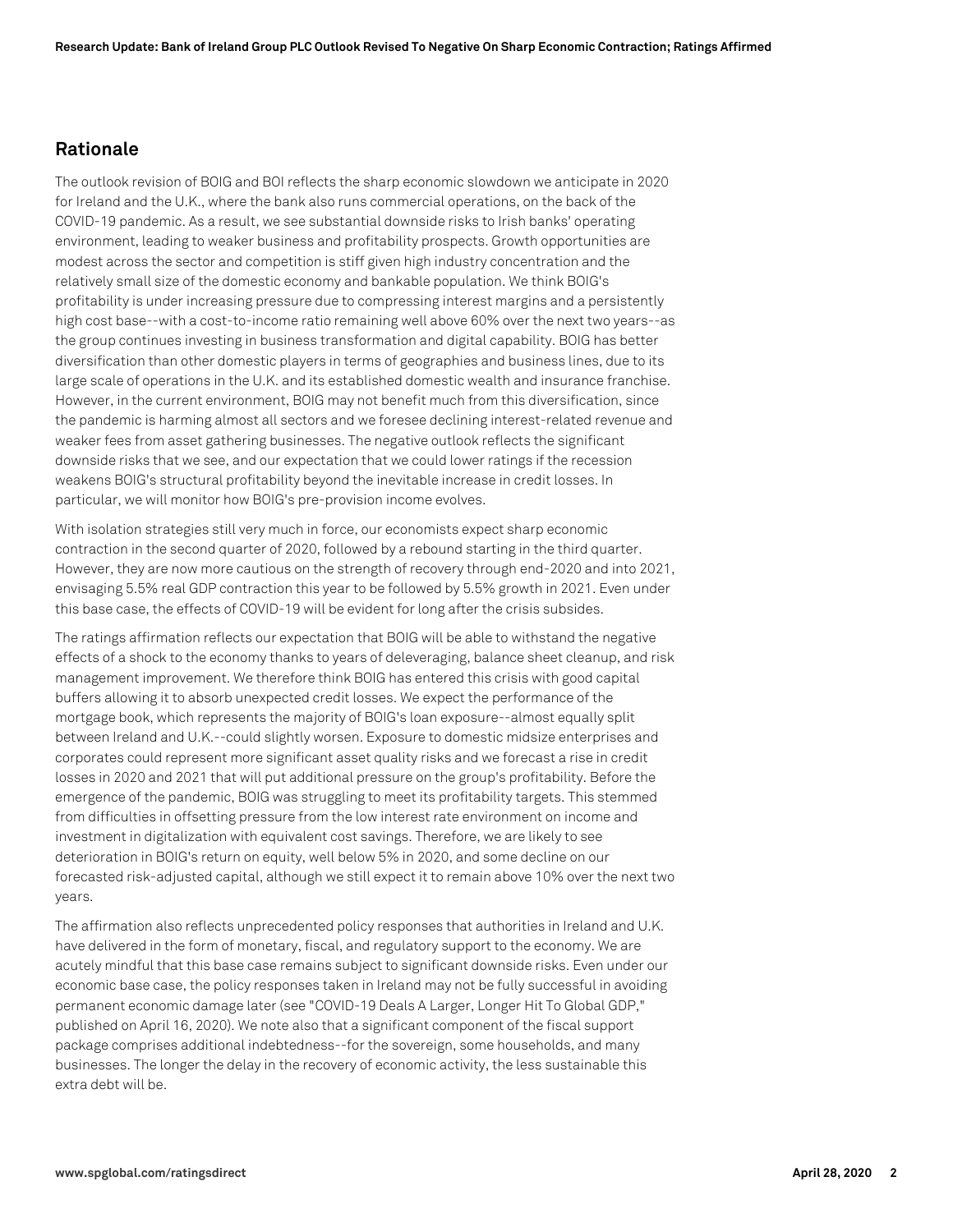## **Outlook**

#### **BOI Group PLC (nonoperating holding company)**

The negative outlook on BOIG primarily reflects our view that the economic contraction associated with COVID-19 will make the operating environment in Ireland more challenging, leading to weaker business and profitability prospects.

#### **Downside scenario**

We would most likely lower the ratings over the next 18-24 months if the recession weakens BOIG's structural profitability beyond the inevitable increase in credit losses, to the extent that it substantially falls from the level reached at end-2019. This could also happen if BOIG's asset quality weaknesses reappear and credit costs increase on the back of a more prolonged and deeper crisis than we currently envisage. We could also take a negative rating action on BOIG if margin pressure intensifies or the recovery is weaker than anticipated.

#### **Upside scenario**

We could revise the outlook back to stable if economic and operating conditions stabilize and cost discipline allows the bank to sustain pre-provision income.

#### **Bank of Ireland (operating company)**

The negative outlook on BOI mirrors that on BOIG.

#### **Downside scenario**

We could lower the ratings on BOI if the buffer of bail-inable debt protecting senior creditors drops below 8.0% of S&P Global Ratings' risk-weighted assets, no longer qualifying for two notches of uplift, over the outlook horizon. This could happen because of a more aggressive capital policy than we currently expect, widening risk-asset base, or due to impaired access to capital markets.

#### **Upside scenario**

We could revise the outlook to stable if the operating environment normalizes and we revise the outlook on BOIG to stable.

## **Ratings Score Snapshot**

|                                     | То              | From          |
|-------------------------------------|-----------------|---------------|
| Bank of Ireland (operating company) |                 |               |
| Issuer credit rating                | A-/Negative/A-2 | A-/Stable/A-2 |
| Group SACP                          | bbb             | bbb           |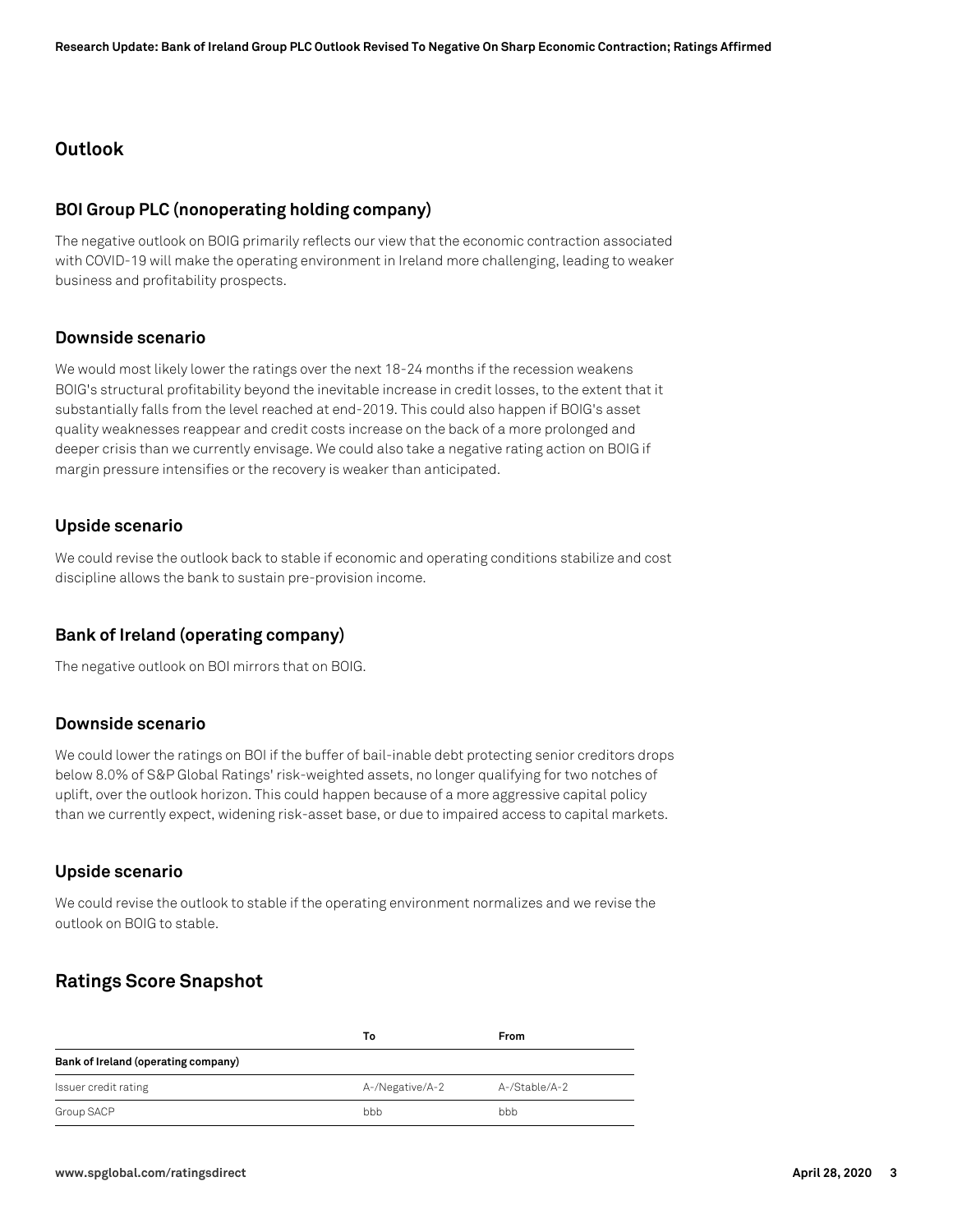#### **Research Update: Bank of Ireland Group PLC Outlook Revised To Negative On Sharp Economic Contraction; Ratings Affirmed**

| Anchor                                                   | bbb                      | bbb                      |
|----------------------------------------------------------|--------------------------|--------------------------|
| <b>Business Position</b>                                 | Adequate (0)             | Adequate (0)             |
| Capital and Earnings                                     | Strong $(+1)$            | Strong $(+1)$            |
| <b>Risk Position</b>                                     | Moderate (-1)            | Moderate (-1)            |
| Funding and Liquidity                                    | Average and Adequate (0) | Average and Adequate (0) |
| Support                                                  | $(+2)$                   | $(+2)$                   |
| <b>ALAC Support</b>                                      | $(+2)$                   | $(+2)$                   |
| <b>GRE Support</b>                                       | (0)                      | (0)                      |
| Group Support                                            | (0)                      | (0)                      |
| Sovereign Support                                        | (0)                      | (0)                      |
| <b>Additional Factors</b>                                | (0)                      | (0)                      |
| Bank of Ireland Group PLC (nonoperating holding company) |                          |                          |
| Issuer credit rating                                     | BBB-/Negative/A-3        | BBB-/Stable/A-3          |

ALAC--Additional loss-absorbing capacity. GRE--Government-related entity. SACP--Stand-alone credit profile.

# **Related Criteria**

- General Criteria: Hybrid Capital: Methodology And Assumptions, July 1, 2019
- General Criteria: Group Rating Methodology, July 1, 2019
- Criteria | Financial Institutions | General: Methodology For Assigning Financial Institution Resolution Counterparty Ratings, April 19, 2018
- Criteria | Financial Institutions | General: Risk-Adjusted Capital Framework Methodology, July 20, 2017
- General Criteria: Methodology For Linking Long-Term And Short-Term Ratings, April 7, 2017
- Criteria | Financial Institutions | Banks: Bank Rating Methodology And Assumptions: Additional Loss-Absorbing Capacity, April 27, 2015
- Criteria | Financial Institutions | Banks: Quantitative Metrics For Rating Banks Globally: Methodology And Assumptions, July 17, 2013
- Criteria | Financial Institutions | Banks: Banking Industry Country Risk Assessment Methodology And Assumptions, Nov. 9, 2011
- Criteria | Financial Institutions | Banks: Banks: Rating Methodology And Assumptions, Nov. 9, 2011
- General Criteria: Use Of CreditWatch And Outlooks, Sept. 14, 2009

## **Related Research**

- Outlooks Revised On Three Irish Banks On Deepening COVID-19 Downside Risks, April 28, 2020
- Europe Braces For A Deeper Recession In 2020, April 20, 2020
- COVID-19 Deals A Larger, Longer Hit To Global GDP, April 16, 2020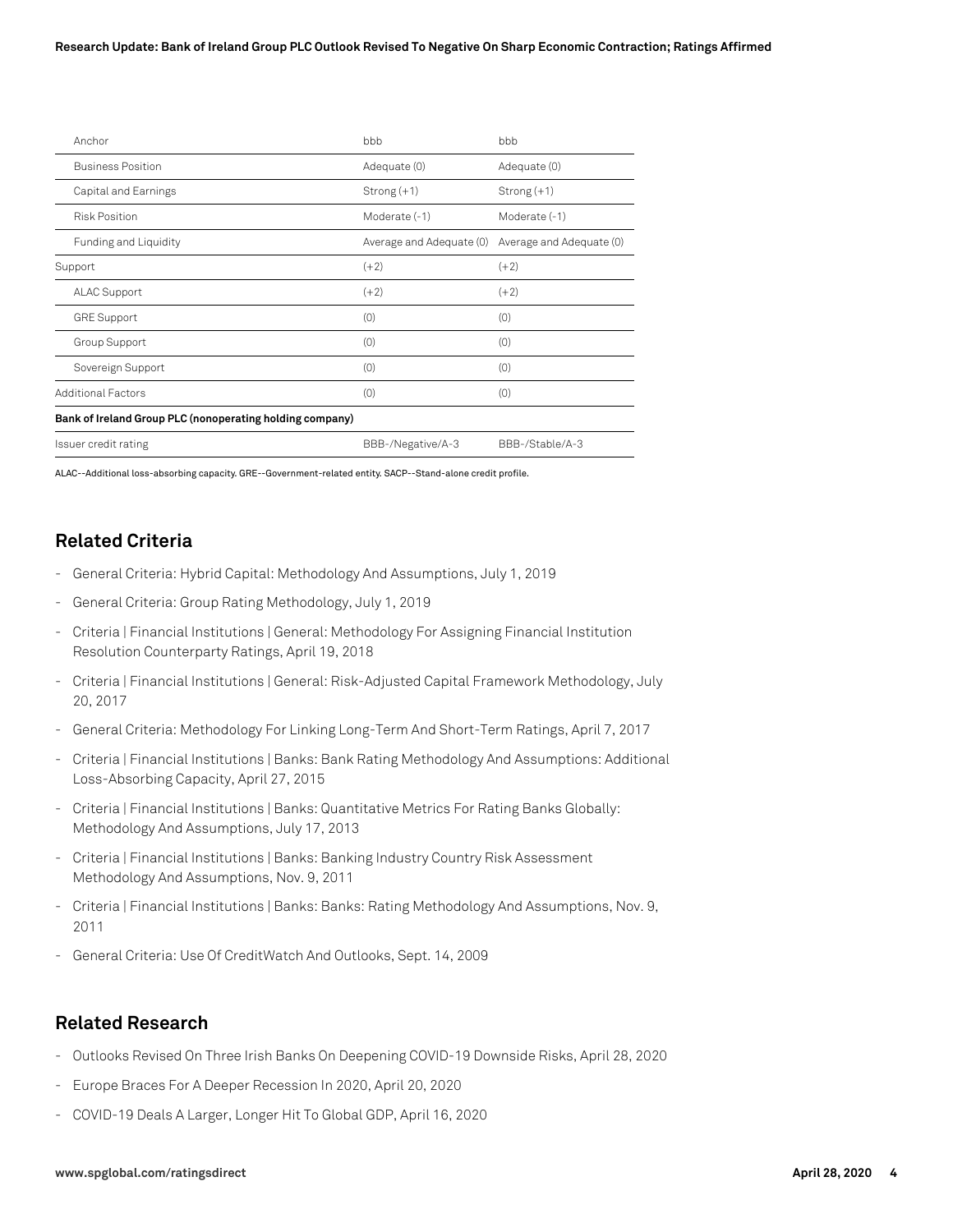- Europe's AT1 Market Faces The COVID-19 Test: Bend, Not Break, April 22, 2020
- European Banks' First-Quarter Results: Many COVID-19 Questions, Few Conclusive Answers, April 1, 2020
- COVID-19: The Steepening Cost To The Eurozone And U.K. Economies, March 26, 2020
- COVID-19 Countermeasures May Contain Damage To Europe's Financial Institutions For Now, March 13, 2020
- The Coronavirus Will Shave 50 Basis Points Off Eurozone Growth, March 4, 2020
- Bank of Ireland Upgraded To 'A-' On Stronger Bail-Inable Debt Cushion; Holding Company Rating Affirmed; Outlook Stable, Dec. 24, 2019

Certain terms used in this report, particularly certain adjectives used to express our view on rating relevant factors, have specific meanings ascribed to them in our criteria, and should therefore be read in conjunction with such criteria. Please see Ratings Criteria at www.standardandpoors.com for further information. A description of each of S&P Global Ratings' rating categories is contained in "S&P Global Ratings Definitions" at https://www.standardandpoors.com/en\_US/web/guest/article/-/view/sourceId/504352 Complete ratings information is available to subscribers of RatingsDirect at www.capitaliq.com. All ratings affected by this rating action can be found on S&P Global Ratings' public website at www.standardandpoors.com. Use the Ratings search box located in the left column. Alternatively, call one of the following S&P Global Ratings numbers: Client Support Europe (44) 20-7176-7176; London Press Office (44) 20-7176-3605; Paris (33) 1-4420-6708; Frankfurt (49) 69-33-999-225; Stockholm (46) 8-440-5914; or Moscow 7 (495) 783-4009.